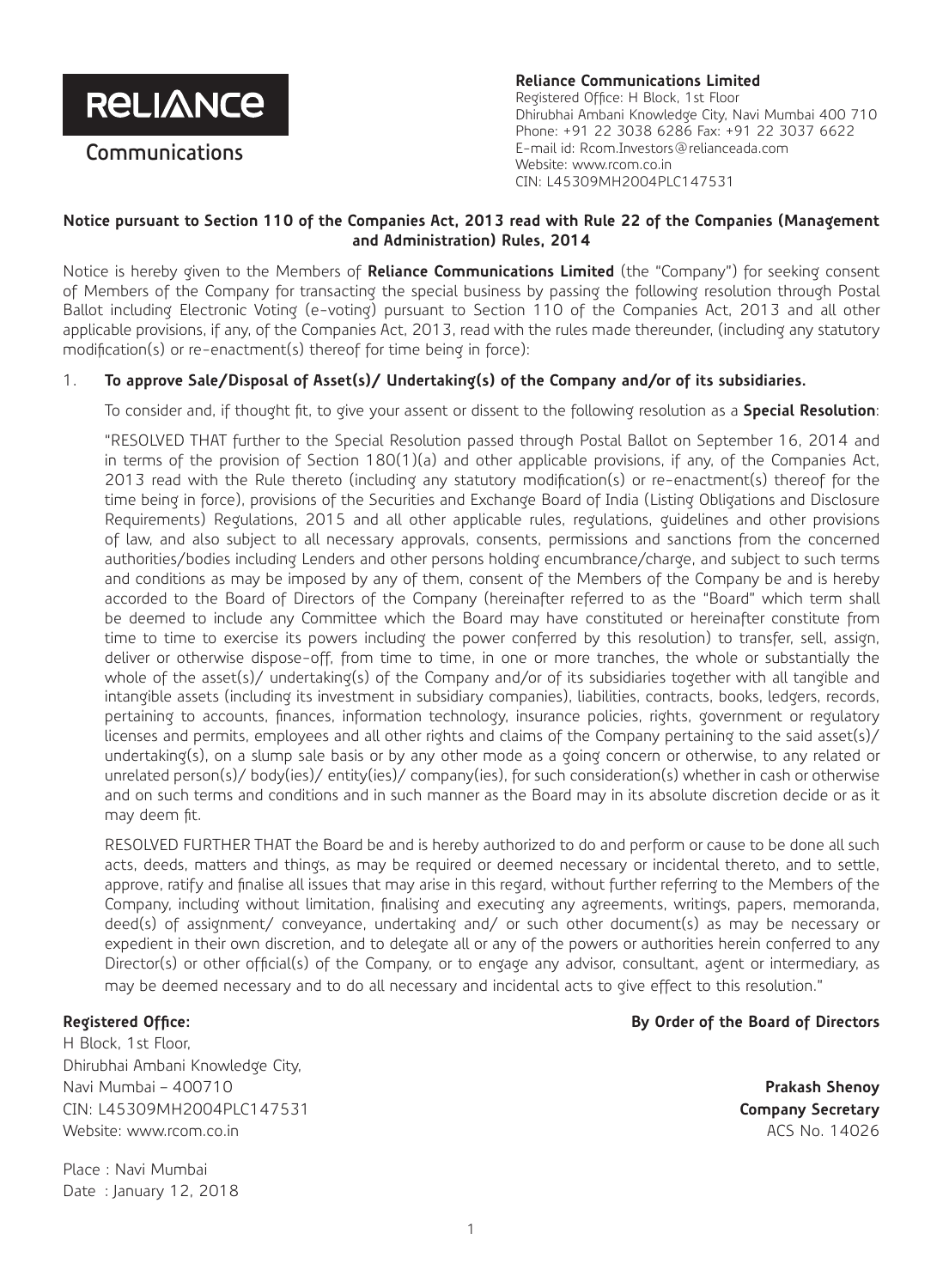## **Notes:**

- 1. The Statement pursuant to Section 102 of the Companies Act, 2013 setting out material facts concerning each item of business to be transacted is annexed hereto.
- 2. The Postal Ballot Notice is being sent to all the Members, whose names appear on the Register of Members / List of beneficial owners as received from National Securities Depository Limited (NSDL) / Central Depository Services (India) Limited (CDSL) on January 5, 2018. A person who is not a Member on January 5, 2018 i.e. the cut-off date for reckoning voting rights should treat this Notice for information purposes only.
- 3. The Board of Directors have appointed Shri Anil Lohia, Partner or in his absence Shri Rinkit Kiran Uchat, Partner M/s. Dayal and Lohia, Chartered Accountants as Scrutinizer for conducting Postal Ballot voting process (including e-voting) in a fair and transparent manner.
- 4. In compliance with the provisions of Section 108 of the Companies Act, 2013, read with the Companies (Management and Administration) Rules, 2014, and Regulation 44 of the Securities and Exchange Board of India (Listing Obligations and Disclosure Requirements) Regulations, 2015, the Company is pleased to provide e-voting facility for its Members to enable them to cast their votes on the resolution electronically. **Kindly note that the Members can opt for only one mode of voting, i.e. either by physical postal ballot or e-voting. If you are opting for e-voting, then do not vote by physical postal ballot also and vice versa. In case Members cast their vote by both physical postal ballot and e-voting, it may be noted that vote cast by them by e-voting shall prevail and votes cast through physical postal ballot will be treated as invalid**. Karvy Computershare Private Limited (''Karvy"), Registrar and Transfer Agents will be facilitating e-voting to enable the Members to cast their votes electronically.
- 5. Members are requested to carefully read the instructions given in the enclosed Postal Ballot Form. Postal Ballot Form duly completed with the assent (**FOR**) or dissent (**AGAINST**) and signed should be returned in the enclosed self addressed postage prepaid reply envelope directly to the Scrutinizer so as to reach the Scrutinizer not later than 5:00 P.M. on February 15, 2018 to be eligible for being considered, failing which, it will be strictly treated as if no reply has been received from the Member.

The Scrutinizer will submit his report to the Chairman of the Board or any person authorised by him after completion of the scrutiny on or before February 17, 2018 and the results of voting by postal ballot (including voting through electronic means) will be declared on or before February 17, 2018 at the Registered Office of the Company by placing it along with the Scrutinizer's report on its Notice Board, Company's website www.rcom.co.in and on the website of the agency (Karvy), www.karvy.com and shall also be communicated to the Stock Exchanges.

- 6. The resolution shall be taken as passed effectively on the date of declaration of the result.
- 7. Voting rights shall be reckoned on the paid-up value of shares registered in the name of the Member as on January 5, 2018. Members can vote for their entire voting rights as per their discretion.
- 8. Member(s) can cast their vote electronically **from 10:00 A.M. on Wednesday, January 17, 2018 to 5:00 P.M. on Thursday, February 15, 2018**. The e-voting module shall be disabled by Karvy for voting thereafter.
- 9. Corporate / Institutional Members (i.e. other than Individuals, HUF, NRI, etc.) opting for physical ballot are also required to send certified true copy of the Board Resolution / Power of Attorney / Authority Letter, etc., together with attested specimen signature(s) of the duly authorized representative(s), to the Scrutinizer along with the Postal Ballot Form.
- 10. Relevant documents referred to in the accompanying Notice are open for inspection by the Members at the Registered Office of the Company on all working days, except Saturdays between 11:00 A.M. and 1:00 P.M. up to February 15, 2018.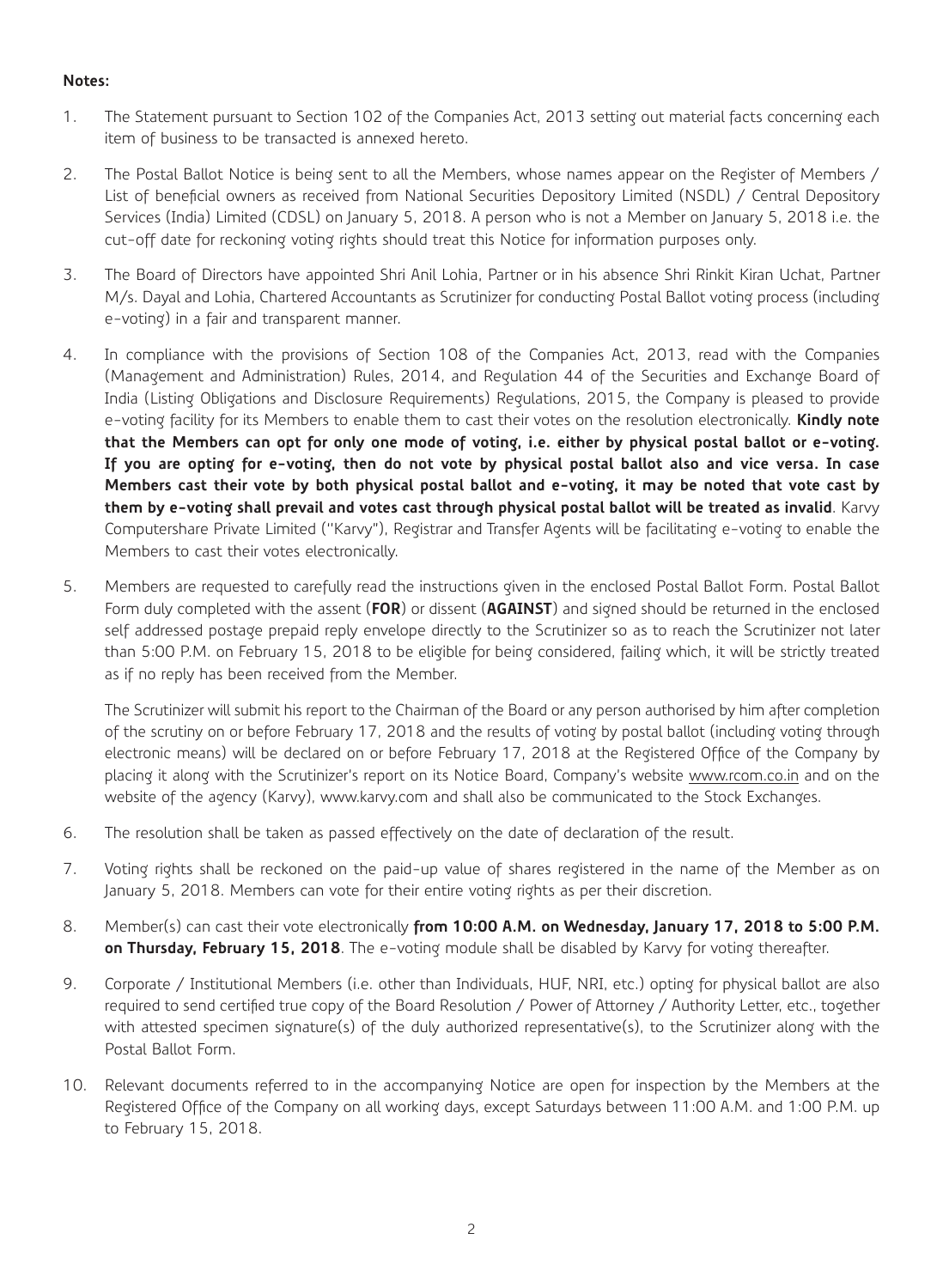# **Statement pursuant to Section 102 of the Companies Act, 2013 to the accompanying Notice dated January 12, 2018.**

# **Item No. 1 To approve Sale/Disposal of Asset(s)/ Undertaking(s) of the Company and/or of its subsidiaries.**

Reliance Communications Limited (RCom) and its subsidiaries namely Reliance Telecom Limited (RTL) and Reliance Infratel Limited (RITL) (RCom, RTL and RITL collectively referred to as "RCom Group") have availed Loans from various bank, financial Institutions and other lenders, both domestic and overseas, pursuant to the respective financing documents entered into with them. The aggregate amount of outstanding loans of RCom Group, as on September 30, 2017 aggregated to approximately Rs. 40,052 crore.

RCom Group operates on a pan India basis and offer full value chain of communications services under various business units organised into strategic geographical business units i.e. India Operations and Global Operations. These strategic business units are supported by passive infrastructure connected to nationwide backbone of Optic Fibre Network as well as fully integrated network operation system and by the large retail distribution and customer services network. RCom also owns through its subsidiary company, a global submarine cable network infrastructure and offers managed services, managed Ethernet and application delivery services.

In the short and medium term, the telecom sector continues to face challenges, owing to very high degree of competition, the significantly increased cost of acquiring spectrum through auctions, the higher costs of network expansion in rural areas, regulatory uncertainties etc. The intense competition has led to declining ARPU (Average Revenue Per User), and ARPM (Average Revenue Per Minute), resulting in very muted growth in overall revenues, stagnant margins and inadequate free cash flows which led to default on debt servicing obligations of the RCom Group.

The lenders of the RCom Group at their meeting held on June 2, 2017 constituted a Joint Lenders Forum ("JLF") with State Bank of India as the Convener, and invoked the SDR Scheme in relation to the RCom Group, in accordance with the guidelines issued by the RBI.

Subsequently, RCom Group has taken several significant and constructive steps to reduce debt and liabilities and improve the long-term sustainability. RCom Group has worked closely with all Lenders and their advisors to run a competitive process in a transparent manner, to monetize the wireless spectrum, towers, fiber, media convergence nodes (MCNs), real estate assets and other asset(s)/undertaking(s) including development of prime real estate asset situated at Dhirubhai Ambani Knowledge City campus in Navi Mumbai.

The Monetization Process is being carried out under the oversight of an independent high powered Bid Evaluation Committee (EC), comprising of eminent experts from banking, telecom and legal areas. The monetisation process has elicited very strong response from interested parties both from India and abroad. Based on final recommendation of EC, Reliance Jio Infocomm Limited (RJIL) has been identified as the successful bidder. RCom Group has entered into binding agreement with RJIL for transfer/sale of wireless spectrum, towers, fiber and MCNs and other related infrastructure assets, subject to all requisite permissions, sanctions and approvals. The process of monetization of other assets is ongoing in consultation with the lenders. The Assets Monetization includes transfer/sale of wireless spectrum of Reliance Telecom Limited, a wholly Owned subsidiary of the Company.

Proceeds of asset monetization will be used to repay debt and reduce liabilities. Upon completion of all the transactions, the significant portion of debt and liabilities of the RCom Group will be repaid and balance debt is expected to be at the sustainable level.

Post the success of proposed asset monetization, your Company's continuing operations will comprise of stable and profitable B2B focused businesses, including Indian and Global Enterprise, Internet Data Centres and the largest private submarine cable network in the world. These B2B businesses are capital light and have sustained and predictable annuity revenues and profits, with immense growth potential amidst relatively low competitive intensity.

As per provisions of Section 180(1)(a) of the Companies Act, 2013, the Company cannot, except with the consent of the shareholders by way of special resolution, sell, lease or otherwise dispose of the whole or substantially the whole of the undertaking of the Company or where the company owns more than one undertaking, of the whole or substantially the whole of any of such undertakings.